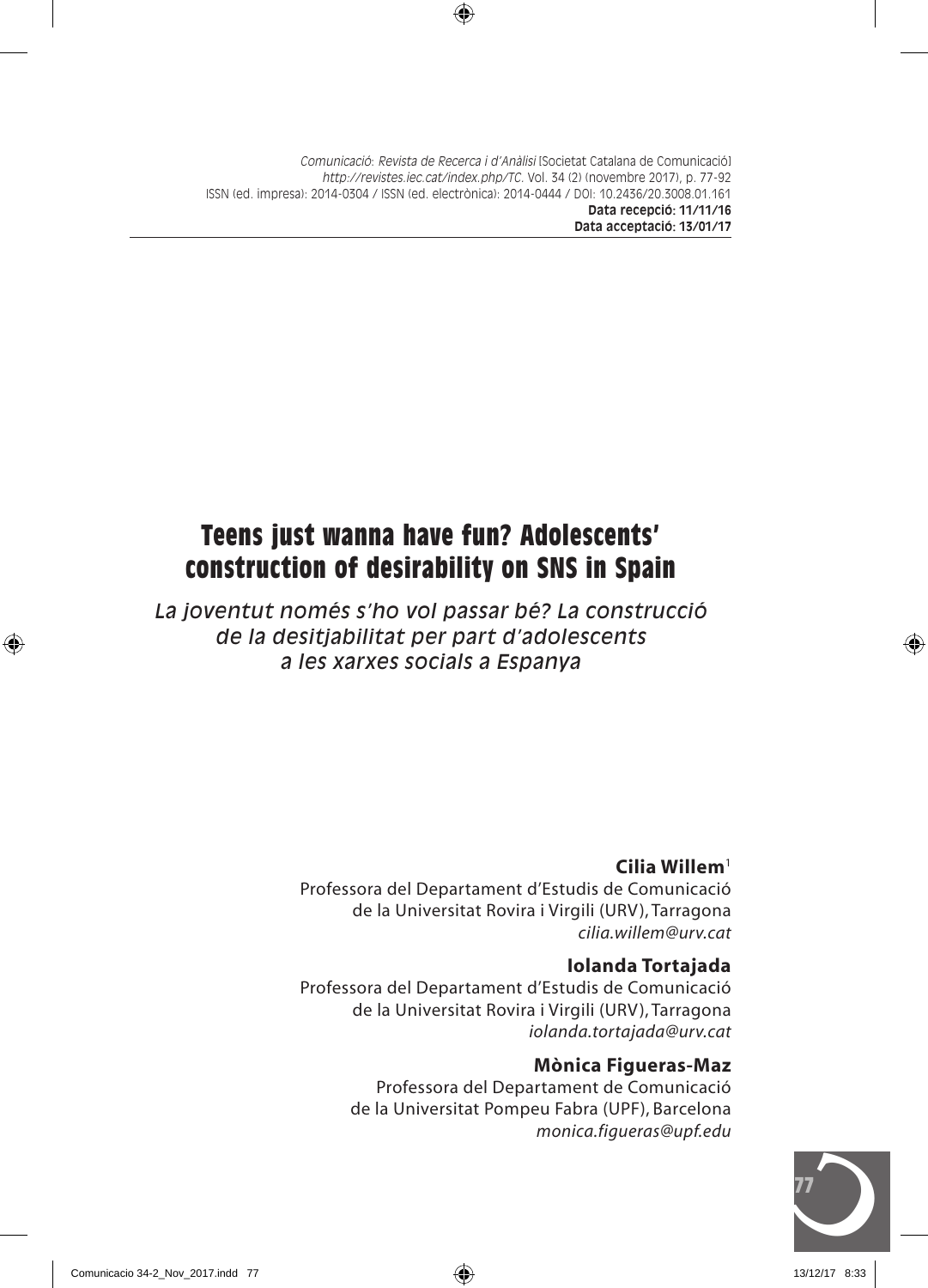### **Teens just wanna have fun? Adolescents' construction of desirability on SNS in Spain**

*La joventut només s'ho vol passar bé? La construcció de la desitjabilitat per part d'adolescents a les xarxes socials a Espanya*

#### **ABSTRACT:**

This paper presents a qualitative study on teens' self-representational strategies on social networking sites (SNS) in Spain, focusing on the gender bias in identity construction work. We looked at which representational strategies teenagers used in order to attract their peers and how they negotiated meanings of desirability. The research was conducted with 32 Spanish teenagers who participated in discussion groups and individual home interviews. Results show how participants used sexualization and playfulness as two intertwined strategies for negotiating their identities and managing relationships on Facebook and Tuenti. The participants constantly displayed themselves, testing their image on peers, even if this put their privacy and sexual reputation at risk. Findings also show that both boys and girls handled a (sexual) double standard when judging each other's displays.

#### **KEYWORDS:**

**social networking sites, teenagers, sexualization, desirability, sexual double standard, playfulness.**



### **La joventut només s'ho vol passar bé? La construcció de la desitjabilitat per part d'adolescents a les xarxes socials a Espanya**

*Teens just wanna have fun? Adolescents' construction of desirability on SNS in Spain*

#### **RESUM:**

Aquest treball presenta un estudi qualitatiu sobre estratègies d'autorepresentació dels adolescents en les xarxes socials (SNS) a Espanya, i se centra especialment en els biaixos de gènere implícits en la construcció identitària. L'estudi analitza les estratègies d'atracció que utilitzen els adolescents i com negocien significats de desitjabilitat. A l'estudi, trenta-dos adolescents espanyols van participar en grups de discussió i entrevistes domiciliàries individuals. Els resultats mostren com els participants utilitzen la sexualització i el joc i l'humor a Facebook i Tuenti com a estratègies entrellaçades per negociar les seves identitats i gestionar la desitjabilitat. Els participants es mostren i s'exposen constantment als companys, encara que així puguin posar en risc la seva privacitat i reputació sexual. Així mateix, mostrarem com els adolescents manegen un doble estàndard (sexual) per a jutjar les imatges dels altres.

#### **PARAULES CLAU:**

**78**

**xarxes socials, adolescents, sexualització, desitjabilitat, doble estàndard sexual, joc.**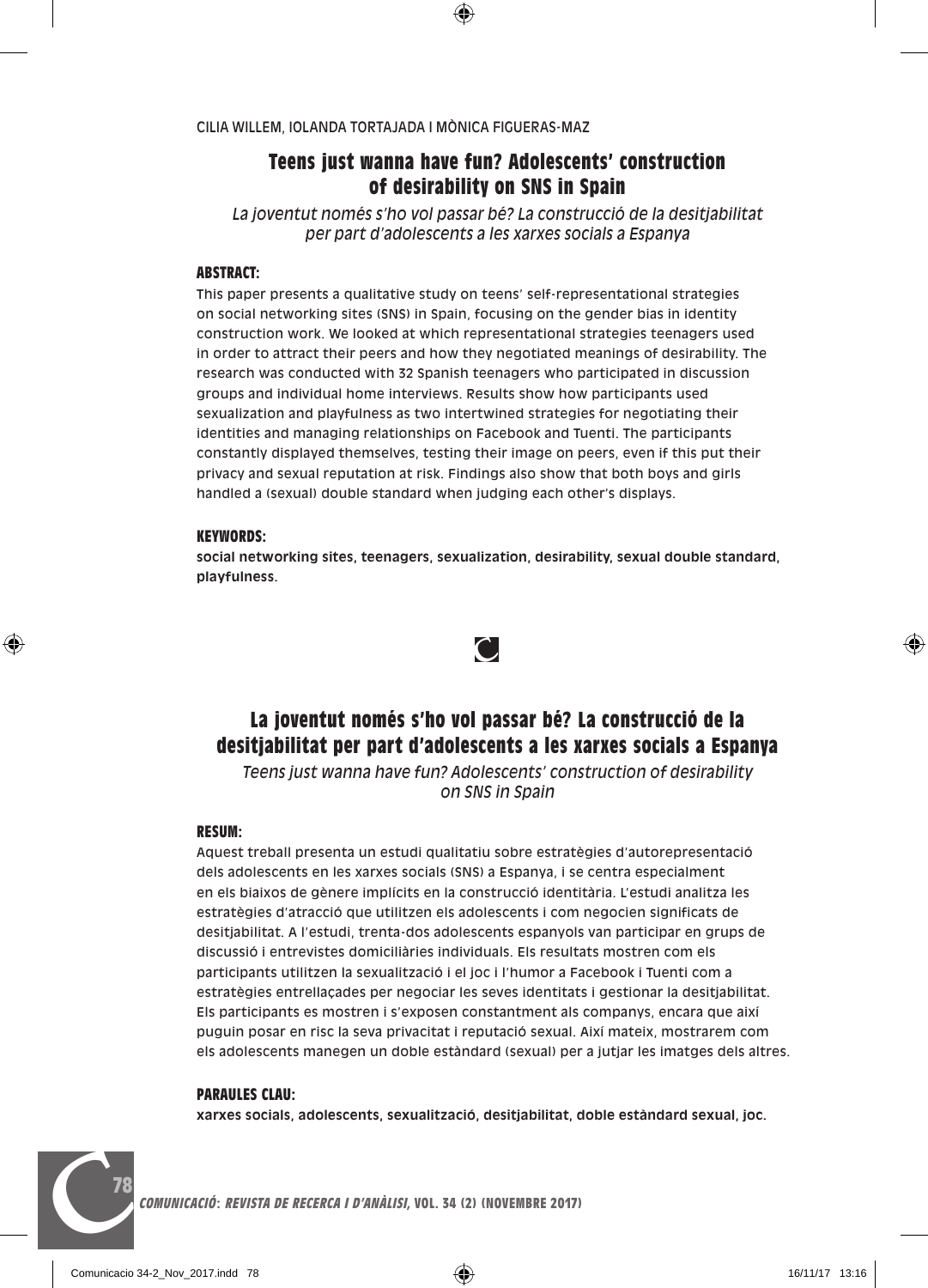## 1. Introduction: teens, identity shaping and social networking sites

Previous research has confirmed that social networking sites (SNS) are widely adopted by teenagers and young people (see for example Boyd, 2008; Hinduja & Patchin, 2008; Livingstone & Brake, 2010; Tortajada & Araüna, 2014; Mascheroni & Ólafsson, 2014). According to a 2014 study, 100% of young people in Spain are connected to the Internet (Aranda, Sánchez & Tubella, 2014) and 80% of them are active on social networks (García, Alonso & Hoyo, 2013). But apart from these quantitative data, what is most interesting for our research is that social networks have become privileged places for the exploration and construction of identities (Boyd, 2008; Manago *et al*., 2008; Stern, 2004; Tortajada, Araüna & Martínez, 2013; Mascheroni, Vincent & Jiménez, 2015). Young people in most industrialized societies now interact with each other in offline and online communities alike, switching from one to the other with ease. Ringrose and Eriksson (2011) have used the term "digitized identity" to refer to these intertwined online and offline identities. Understanding young people's online interactions is essential to gaining insight in the construction of social identity in adolescence (Boyd, 2008; Livingstone, 2008; Stern, 2008). Indeed, identity is a process that is constituted through interaction and through the interpretations that the participants make both about the situation and about one's actions and those of others (Blumer, 1982).

By interacting with each other, people somehow put their identities at stake (Goffman, 1994). For Goffman, the Self is the kind of image that an individual wants others to have about him/her when he/she is on stage, according to the character he/she represents. In other words, the Self is a "dramatic effect" emerging from the represented scene. Performers tend to offer their audience an idealized impression that needs to fit the norms and rules by which they are judged. So performers are impression managers: they want to look good. Social situations can thus be defined as arenas of mutual monitoring (Goffman, 1979). We understand self-images of young people on SNS to be articulations of identity as a mutually established concept among connected peers. Adolescents are focused on identity formation and social life, and so they eagerly take up Internet tools that they find useful to contact and even to mix with people of their own age (Lenhart & Madden, 2007). Social comparison (Manago *et al*., 2008), the negotiation of one's own status (Boyd, 2008) and the possibility of knowing what others think about us (Pempek, Yermolayeva & Calvert, 2009) are online functionalities that add to those that already existed offline regarding identity and presentation work. The idealized image exhibited to others is what is taken in eventually (Goffman, 1994) and, therefore, it is important that all artificial aspects of self-presentation be seen as natural and authentic. Authenticity (or, rather, what is perceived as authenticity) is a key element in surviving on the web (Dare-Edwards, 2014; Tolson, 2010): the ability to display oneself in public in a transparent and confident way becomes an

**C**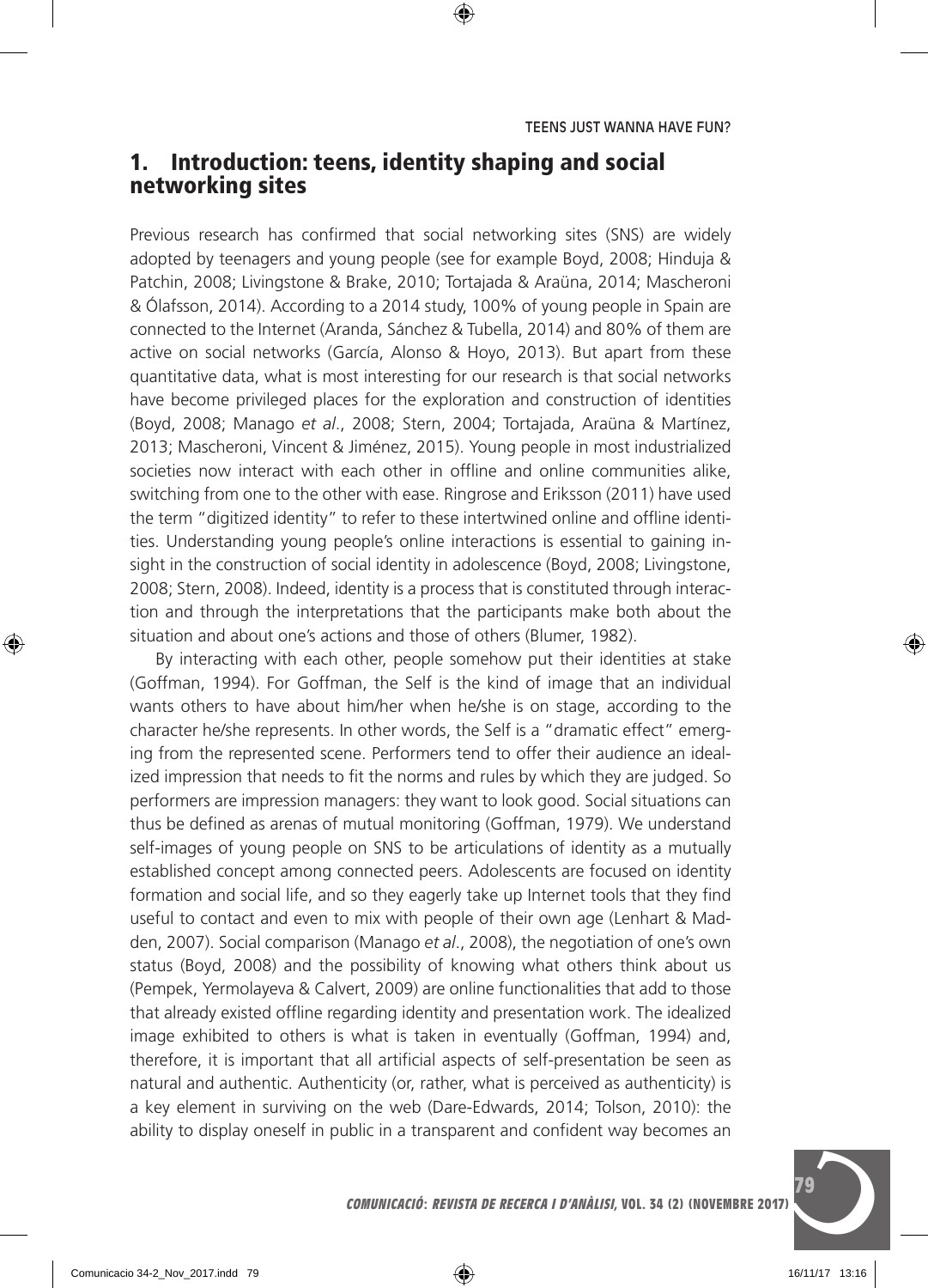essential skill for young people (Genz, 2015). These (visual) self-representations thus help to build a "good impression" and to gain acceptance from others (Tortajada, Araüna & Martínez, 2013; Mascheroni, Vincent & Jiménez, 2015).

The construction of gender is especially crucial in the early stages of identity exploration and the themes of love, desirability and romance are therefore a central part of teens' new media practices (Boyd, 2010). Goffman defined gender display as the capacity of both women and men to perform masculinity and femininity, which makes SNS a relevant locale for the study of sexuality and gender in relation to young people's digital culture (Van Doorn, 2010). In this sense, research has shown that young people's digitized construction of identity is heavily gender biased (Ringrose & Eriksson, 2011; Tortajada, Araüna & Martínez, 2013; Mascheroni, Vincent & Jiménez, 2015). On the one hand, there are differences in the kind of participation: younger boys generally participate more than younger girls, and older girls more than older boys (Boyd, 2008). As to the topics, girls focus their content more on relationships than boys (Boyd, 2008; Manago *et al*., 2008). Gender differences in online self-representation probably intensify gender norms offline, increasing pressure for sexual objectification and social comparison online (Ringrose & Eriksson, 2011). Additionally, gender displays on social media are strongly connected to some of the post-feminist representation patterns that dominate mainstream media with regard to beauty and the body (Tortajada, Araüna & Martínez, 2013), and social networks tend to promote compliance with these standards of beauty and with a model of sexualization that sets the general norm for attractiveness and desirability (Mascheroni, Vincent & Jiménez, 2015).

One of the main motivations for teenagers to widely participate in these online spaces and identities is the search for environments to share experiences and create situations of intimacy with friends. But in order to build relationships with a certain degree of intimacy, adolescents must disclose personal information (Livingstone, 2008). The concept of mediated intimacy (Gill, 2009) thus takes on a new dimension in SNS, as young people tend to progressively create contents on their own lives (Stern, 2008) and to express themselves publicly (Boyd, 2008). By default, the profile of an SNS user is public, as are the status updates, comments, and "likes" they receive. Ultimately, friendships and relationships are managed and performed publicly on SNS, for example on Facebook (Boyd, 2008). This condition of "public by default" implies that part of adolescents' socialization may face changing conditions in which the public and the private are defined (Oolo & Siiback, 2013). Privacy is revisited: what matters now is not so much what is disclosed, even if it is an intimate experience, but to whom it is disclosed (Livingstone, 2008). Privacy is thus negotiated between visibility and openness of content on the one hand, and strategies of codifying messages or addressing them to a particular group on the other (Oolo & Siiback, 2013).

Intimacy is often connected to the concept of trying to be attractive. Previous studies have shown that young people use several tools in order to appear attractive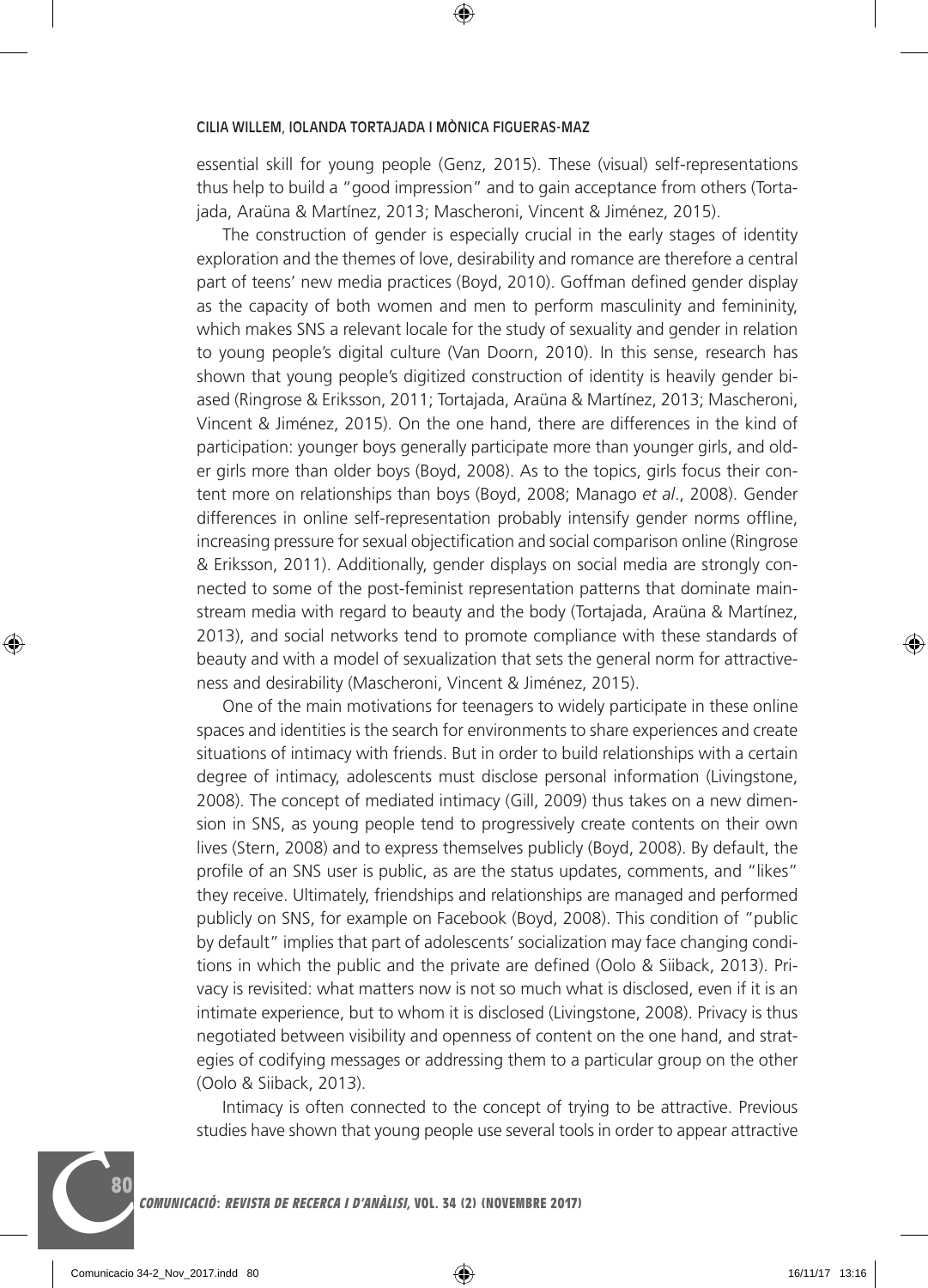to each other: profile pages allow the users to show who they are and how they want others to see them (Stern, 2004), and to express idealized aspects of who they want to be (Manago *et al*., 2008). Other important sites of the construction of desirability are the profile picture and status updates (Young, 2009): teenagers know that pictures are key tools for impression management, and they deliberately use them for identity display on social networking sites (Siiback, 2010). What teenagers reveal about themselves can help them to get social control, and they plan their self-exposure strategically in order to manage the impressions from others and to gain peer approval, thus envisaging desired social outcomes (Stern, 2004). Self-presentations will therefore respond to the normative expectations and the construction of socially desirable identities (Zhao, Grasmuck, & Martin, 2008). When selecting photographs for their profiles and posts, adolescents thus participate in the definition of what is socially acceptable (Mascheroni, Vincent & Jiménez, 2015). In this research we seek to gain insight in the gender biases of shaping identity on SNS.

# 2. Material and methods

In this study we focused on the experiences, perceptions and opinions of teenagers in their own terms, seeking to understand some of the dynamics that emerged from the content analysis. This paper consequently presents how teens talk about their performances on the Internet in their own words, and how these displays connect to their offline relationships and experiences. The 32 teens participated voluntarily and were recruited by the research team based on criteria of age (between 14 and 18 years old), gender balance (17 boys and 15 girls), geographical diversity (several regions and cities in Spain), and SNS use (have at least one account and access SNS daily).

Once informed consent had been obtained from the participants and their respective families and schools, the researchers carried out sixteen interviews and two mixed discussion groups after agreeing on the interview script and running a pilot test. Whenever conditions allowed for it, participants were asked to access their SNS while being interviewed in their homes, showing their networks of friends, explaining what they were doing and giving meaning to part of the contents and practices. The home interviews were conducted in several cities in Spain (Murcia, Salamanca, Lleida, Barcelona and Tarragona). The discussion groups took place in two secondary schools, one in Barcelona and one in Tarragona, with natural groups – participants from the same class – in methodological coherence with the fact that teens' online practices are often in keeping with their offline interactions with the same peers.

All the interviews and discussion groups were recorded and a briefed student transcribed them (full literal transcriptions). The data analysis was carried out by

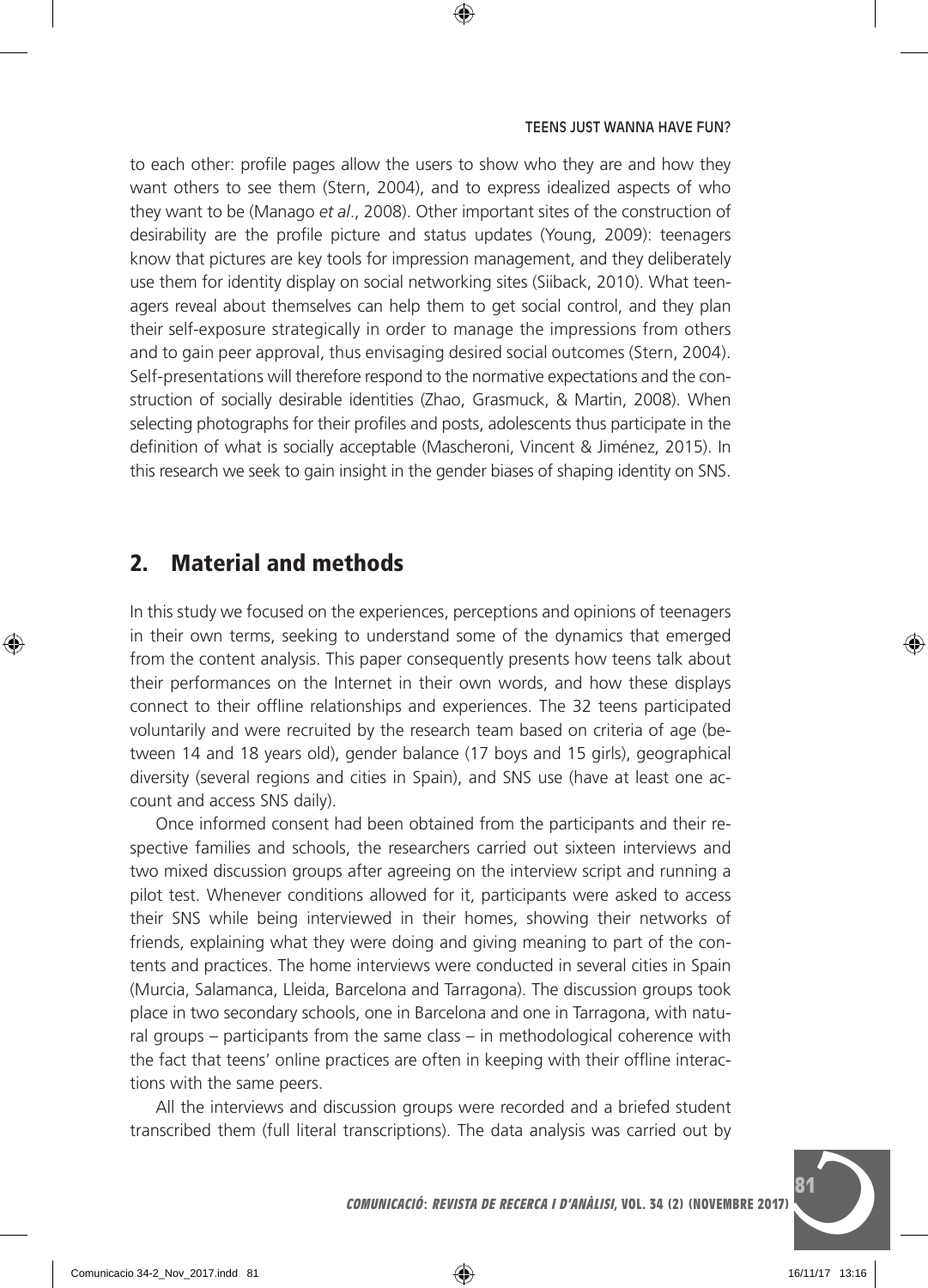two of the senior researchers according to the "hermeneutic circle" method (Schmidt, 2004), in which the guiding principle is the interchange between material and theoretical prior knowledge. After the first round of analyses of the transcripts, the two researchers established the common categories which emerged from the data and the theoretical framework, which were then compiled in a code book and applied to all the material once again by the rest of the team.

### 3. Results

People want to look good in the pic so that others think they are attractive; they have this image, an impression of you, and they think "this girl is good-looking and popular". (female, 18)

In this section we present teens' perceptions of impression management in practice. Results are linked according to the concepts of the theoretical framework (identity construction involving authenticity, popularity and desirability) and in participants' own wordings, as the quote above illustrates. We will not specify if quotes are from interviews or from discussion groups, as there are no significant differences in results.

If we consider impression management as a performance of the Self in Goffmanian terms, we can see that pictures are crucial when active on SNS for the participants in this study. Facebook is currently still the most popular SNS among Spanish teenagers, as "it is cool and we can upload any number of pictures there", according to them. Not surprisingly, the kind of pictures they upload is in line with pre-existing online practices:

It's the latest trend now to stand in front of a mirror to make your profile pic – just you or your face alone. (male, 14)

But these young people do not only perform according to pre-established online practices... they also construct offline settings that fit into their online displays:

What you do now is say: "hey girls, let's get together and make our Facebook profile pics". (female, 14)

Controlling one's projected image on SNS is inherently part of children's discourses (Mascheroni, Vincent & Jiménez, 2015) and has also been pointed out by the adolescents who participated in our investigation. The construction of an idealized Self has to do with the way in which we read the reactions of others (Goffman,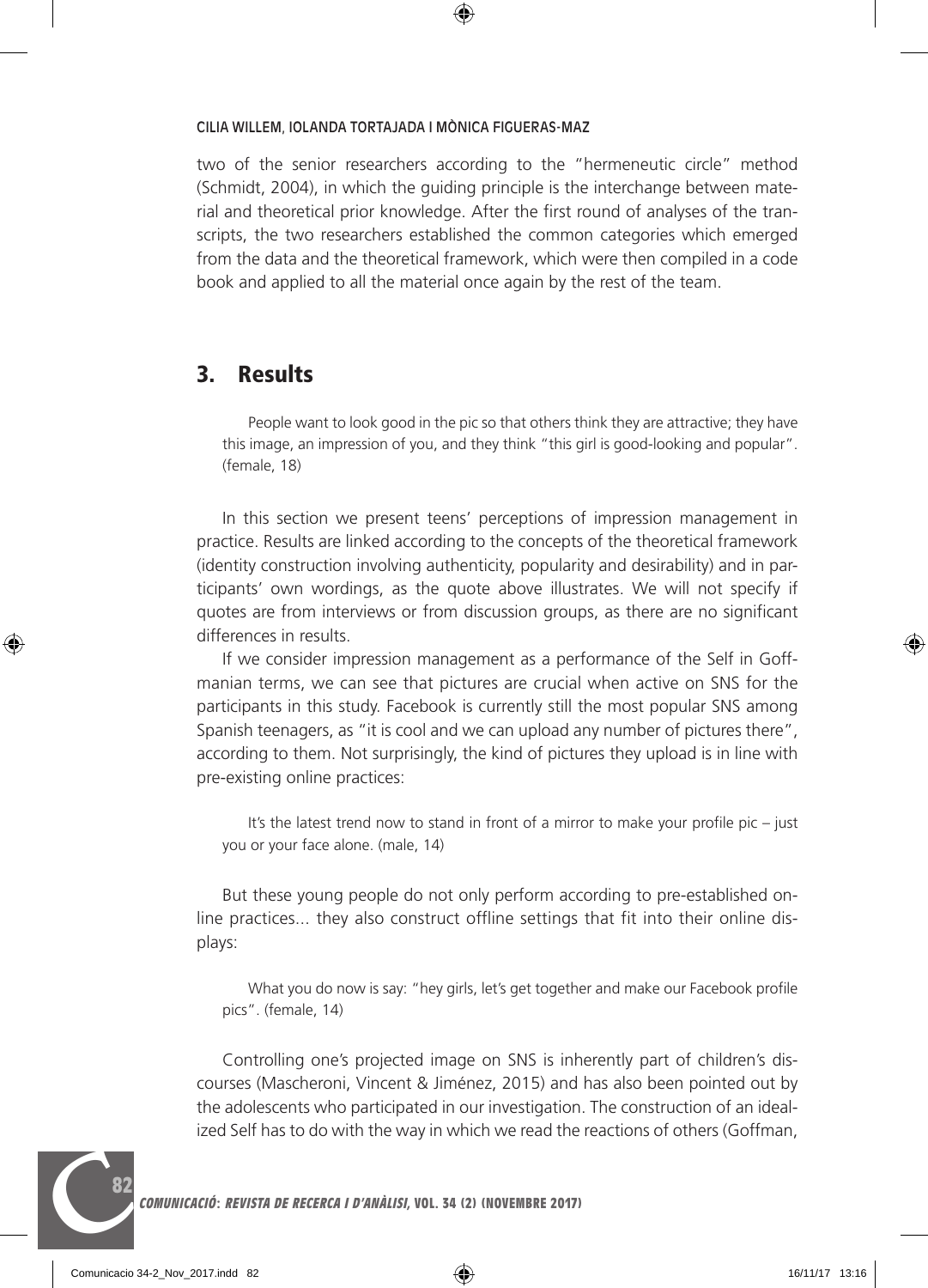1994), peer culture (Livingstone, 2008) and the simultaneous need to stand out individually and obtain collective recognition (Bauman, 2017). Social media potentially allow for full-time access to our peers (Mascheroni, Vincent & Jiménez, 2015). Nurturing this universe of relationships and contents is thus a task that requires time and involvement but, as we see, it is experienced by young people as part of a game with its own rules (posing in a certain way to look attractive) and its strategies (following a trend or "challenge", getting together for selfies and collective pictures). Obtaining public recognition and social desirability through as many "likes" as possible becomes the goal that guides them.

### **3.1. "Natural" versus "contrived"**

A self-reported trend among the girls from our sample is to organize collective photo sessions and put together some kind of portfolio, a picture bank from which to choose profile pics for all the SNS they are active in. Some of the girls admit that these pictures are "artificial", created for the occasion to display a particular identity. They create their own definition of the situation by making a distinction between "natural" and "contrived" poses. In their view, pictures of parties, holidays, outdoor activities, etc. are the natural or spontaneous ones. However, what they want to show to others about themselves (for example mirror pictures) are the contrived or devised ones:

It should have both kinds of pictures: what we are, but also the contrived ones! (female, 16)

Most participants agree the majority of the pictures on social media are actually contrived:

(...) they pose – about 75 or 80 per cent of them are poses. (male, 14)

According to most boys in our sample, girls think more about the effect the picture will have before uploading it than boys do. For some of the respondents, by doing this girls "hide their real personality in order to appear more attractive" (male,14).

We could say that there is a tension regarding what is appropriate to share on SNS (Mascheroni, Vincent & Jiménez, 2015), and boys and girls are aware that risking inappropriateness when manipulating pictures is a price to be paid for an idealized impression. They know that if they enter this identity game they will have to adapt to the rules and regulations by which they are being judged. Therefore, it is inevitable that "everything is contrived" (Goffman, 1994).

As a consequence, the general perception among interviewees is that no one really says what they think, that on social media people are not sincere but only write comments in order to look good.

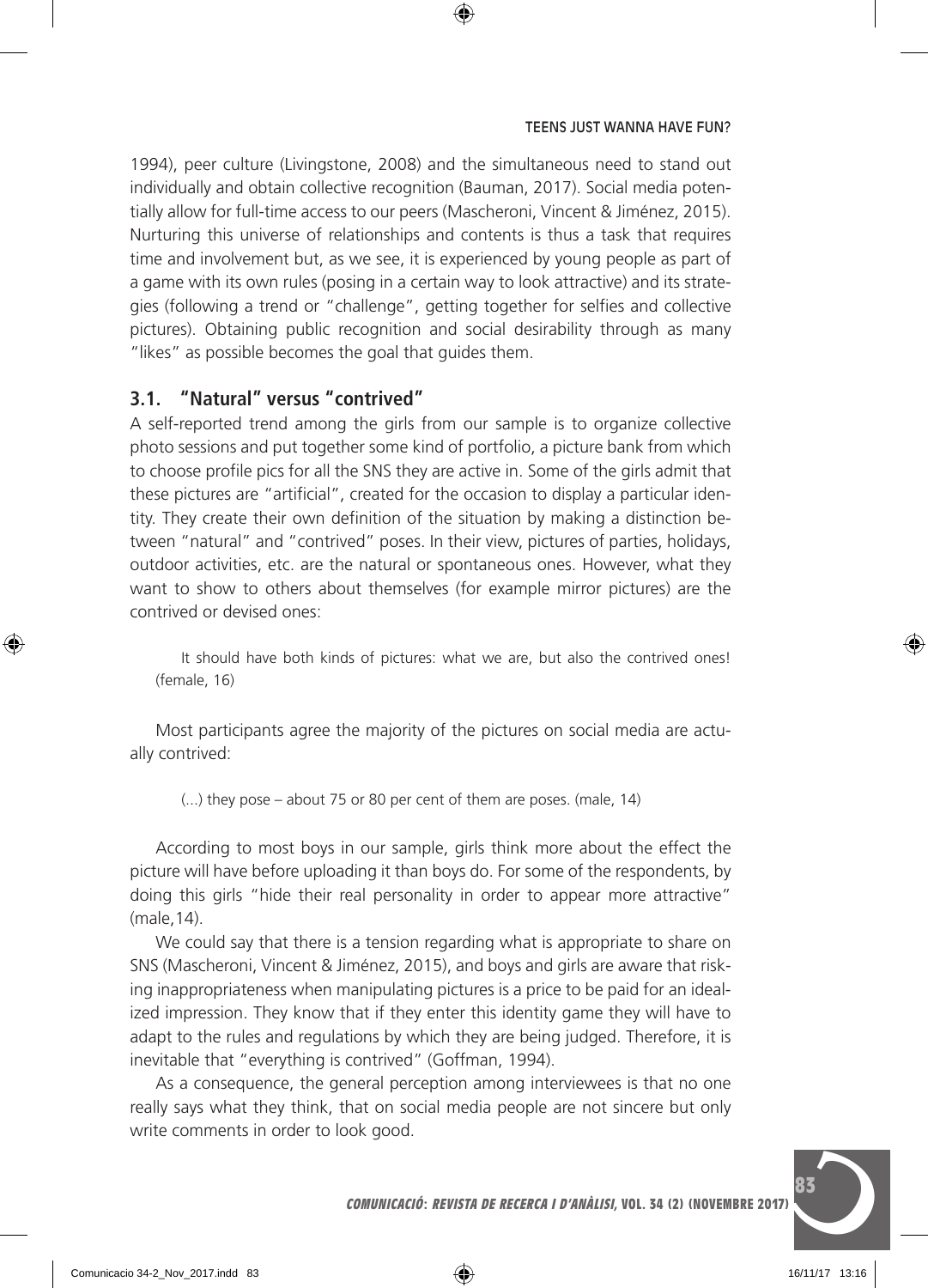They say "oh you look so hot in that picture", for example, but then you realize that behind your back they are talking about you, they take your pictures and send them to other girls and they start criticizing you. (female, 17)

Most of our interviewees admit that on SNS the phrase "you look hot/pretty/ beautiful" has completely lost its value, as it is used all the time. Each time a picture is uploaded, peers are expected to give positive feedback, and this has almost become a convention – a silent agreement of courtesy, a cultural code – thus containing little or no credibility.

This is just to make yourself look good; saying "you're hot" is just to suck up to someone or because everybody does it. (female, 16)

Goffman affirmed that the "world is a big wedding" (1994) where people engage in constant social performance. In a way, social media perfectly embody this idea, as their permanent character (inability to delete) magnifies the idealization that occurs in offline social contexts. The participants of our research recognize the artifice of this netiquette, legitimizing it as a way of communicating and relating to each other. Young people are perfectly aware of this.

### **3.2. Managing desirability**

Participants affirmed that girls often select the pictures in which they look hot, attractive, using clothes that suit them or show their cleavage. According to participants, boys do the same displaying a nude torso:

[When they want to attract girls], boys show their abdominal muscles, with no T-shirt on, shaved, in the bathroom mirror. (male, 16)

The boys upload six-pack pictures, the ones that say "hey I went to the gym this summer and this is the final result". (female, 14)

This suggests that a gender bias is embedded in participants' interpretation of performances of desirability on SNS, as these tend to promote compliance with the standards of beauty and with a model of sexualization that determines who is considered to be attractive and who is not (Mascheroni, Vincent & Jiménez, 2015).

A strategy used specifically by girls is uploading pictures of themselves kissing or hugging another girl. They explain these pictures as a way for them to show their friendship or special relationship with a girlfriend. Boys think girls simply do this to draw men's attention, to provoke them:

They want people to see these pics and go "look at those two!"... just so people will talk about them. (male, 17)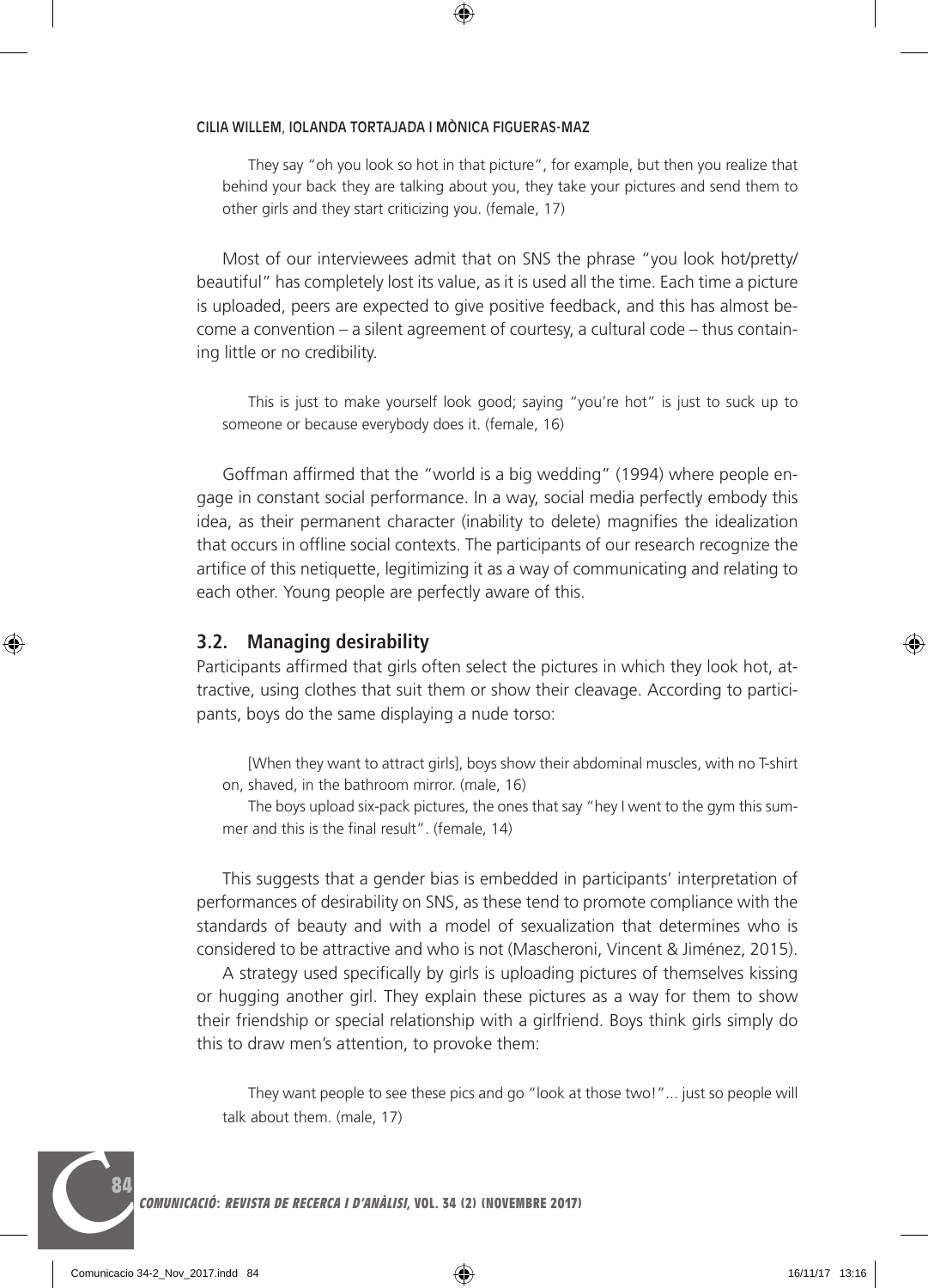#### TEENS JUST WANNA HAVE FUN?

Another way to attract peers' attention is teens' choice of usernames. In their own words, they use these ironically in order to draw peers' attention: "Just to catch the eye, so that people will laugh and say: you're so cool" (male, 14). Some of the usernames have a sexual connotation or are based on word play. Some participants agree that using sexualized aliases is a widespread practice, while others claim that is "going out of fashion now" and affirm that they "don't do that anymore". Generally, our interviewees agree that the choice of username depends on the type of SNS: on Tuenti and Facebook, where usernames are generally (closer to) the user's real name, they choose less sexualized aliases than for example on Fotolog, where they "used to go crazy with the usernames" (see Willem *et al*., 2012).

Just as the ironic use of aliases is part of teens' playfulness when performing desirability, so is the use of coarse language and name-calling:

Yeah well, it's like a joke, people call each other things like this: "hey, you *bitch*, come over here". [chuckles] (female, 15) [...] but people take it with humor, they laugh and say: "I'm on my way, *whore*"*.* (female, 15)

This kind of register is used among boys (*maricón -* 'fag') and girls (*puta -*  'whore' and *perra* - 'bitch') alike. In line with previous research, these results show that the construction of the digital gender identity is gender-biased (Ringrose & Eriksson, 2011; Mascheroni, Vincent & Jiménez, 2015): girls, in their online selfrepresentations, adopt the post-feminist patterns of beauty and the body from the mainstream media (Tortajada, Araüna & Martínez, 2013). Gender norms of society and the media can increase the pressure of social comparison and sexual objectification for girls (Ringrose & Eriksson, 2011).

### **3.3. Managing popularity**

For participants, the success of an SNS depends on the number of friends active on the network. Whether to keep a profile updated is determined by the interaction with peers – "if no one ever writes a comment, in the end I don't log in anymore" (female, 16). Some teens let their accounts wither away on deserted SNS. Their motivations to follow online trends are to feel part of the group – "what you do depends on what your peers expect from you" (female, 17) – and to be admired or, in teens' own words, to be "popular". Pictures and texts are uploaded in order to be seen by everyone and commented on; the most important thing is to get as many comments as possible, regardless if they are good or bad.

To cause an impact on people you do or say something that no one has ever done or said before, just to become popular. (male, 17)

If there are many people doing something, including the popular ones, then the normal ones may also do it so everybody will like them. (female, 18)

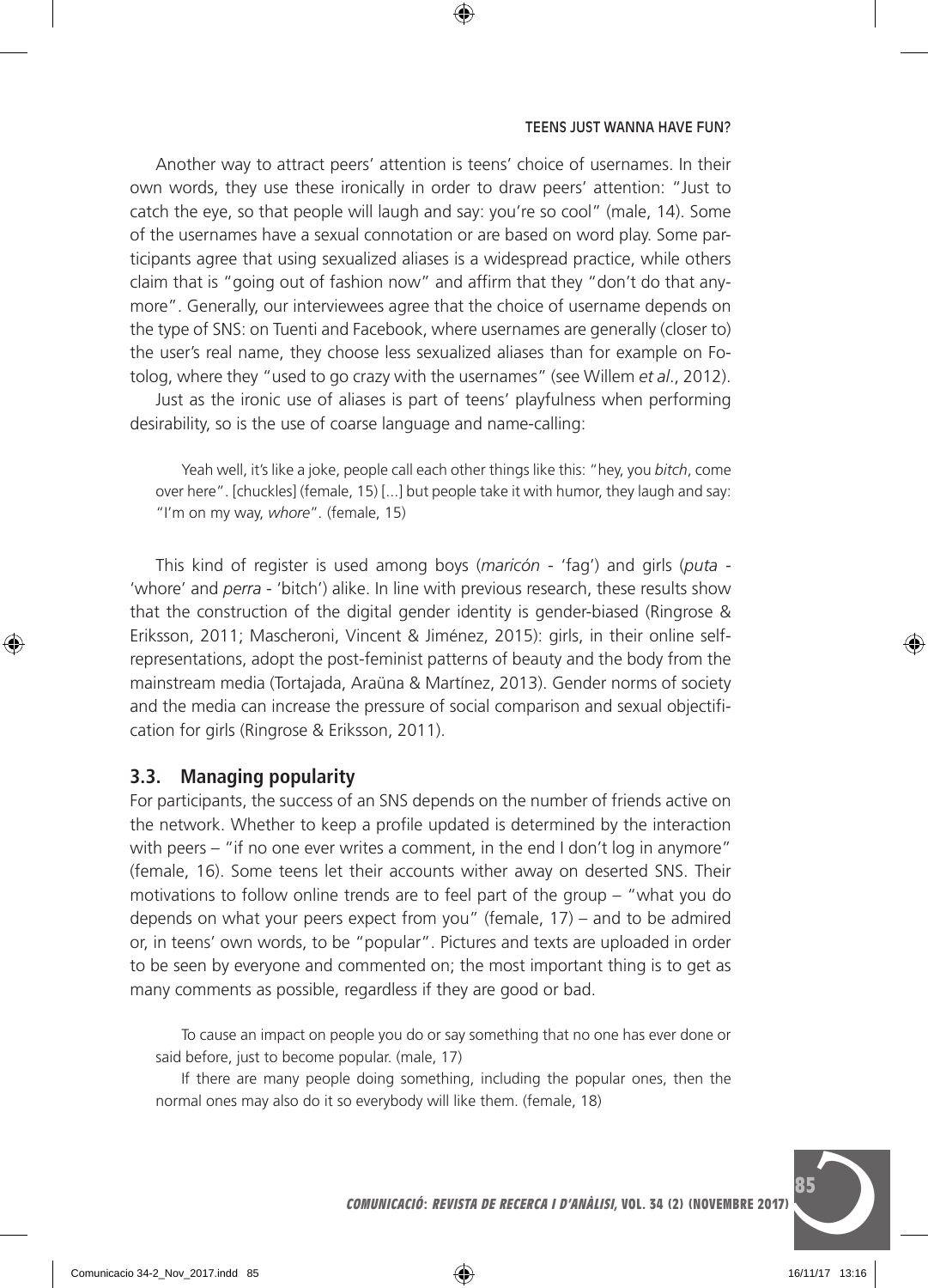All interviewees agreed that the best strategy to become popular is to upload personal, eye-catching photos, to update your status all the time (what you are doing and what is happening around you), and to have a lot of "friends" who are popular themselves.

[Being popular is] having a lot of friends, 300 or more than 300, uploading loads of pictures so that people comment on them, and posting things on your wall all the time. (male, 14)

I know a boy who has 3,000 [friends] but he's one of those super-popular guys; he goes out every week. (female, 16)

Indeed, going out at night frequently and telling your friends about it on Facebook is crucial to becoming popular: "The most popular girls are the hottest ones, or the ones who go out most often to where everybody goes." (male, 17).

The young people of our sample know that self-presentation, in this case through pictures, helps to win popularity and the acceptance of others (Mascheroni, Vincent & Jiménez, 2015). In the next section, however, we will see that popularity comes at a price and that there is a thin line between being considered popular and being considered "slutty", that is, especially in the case of girls.

### **3.4. Double standard: canis and pijas**

Findings from the interviews suggest that participants tend to read peers' performances in a binary judgemental system of *canis* and *pijas*. Interviewees define a person who is *cani* as follows:

*Canis* usually take pictures in their underwear, in the bathroom with the toilet in the background and everything, and smoking or drinking [...], and the more they can make people think they have slept with boys, the worse their reputation, the more popular they seem to be. (female, 15)

*Canis* are also the kind of girls who spell their own name differently on social media, use more sexualized or slutty aliases and are associated with a particular sexual attitude:

To upload that kind of things is very *cani*, and on top the girls that upload that kind of stuff are usually the most slutty ones. (female, 15)

On the other side of the spectrum, there are the *pijas*: in context of SNS these girls usually don't have sexualized aliases and the pics they upload are not so explicitly provocative.

If they are *pijas* they will usually take pictures together with their girlfriends on a shopping spree, or when they are seeing their friends, or on their own at home but with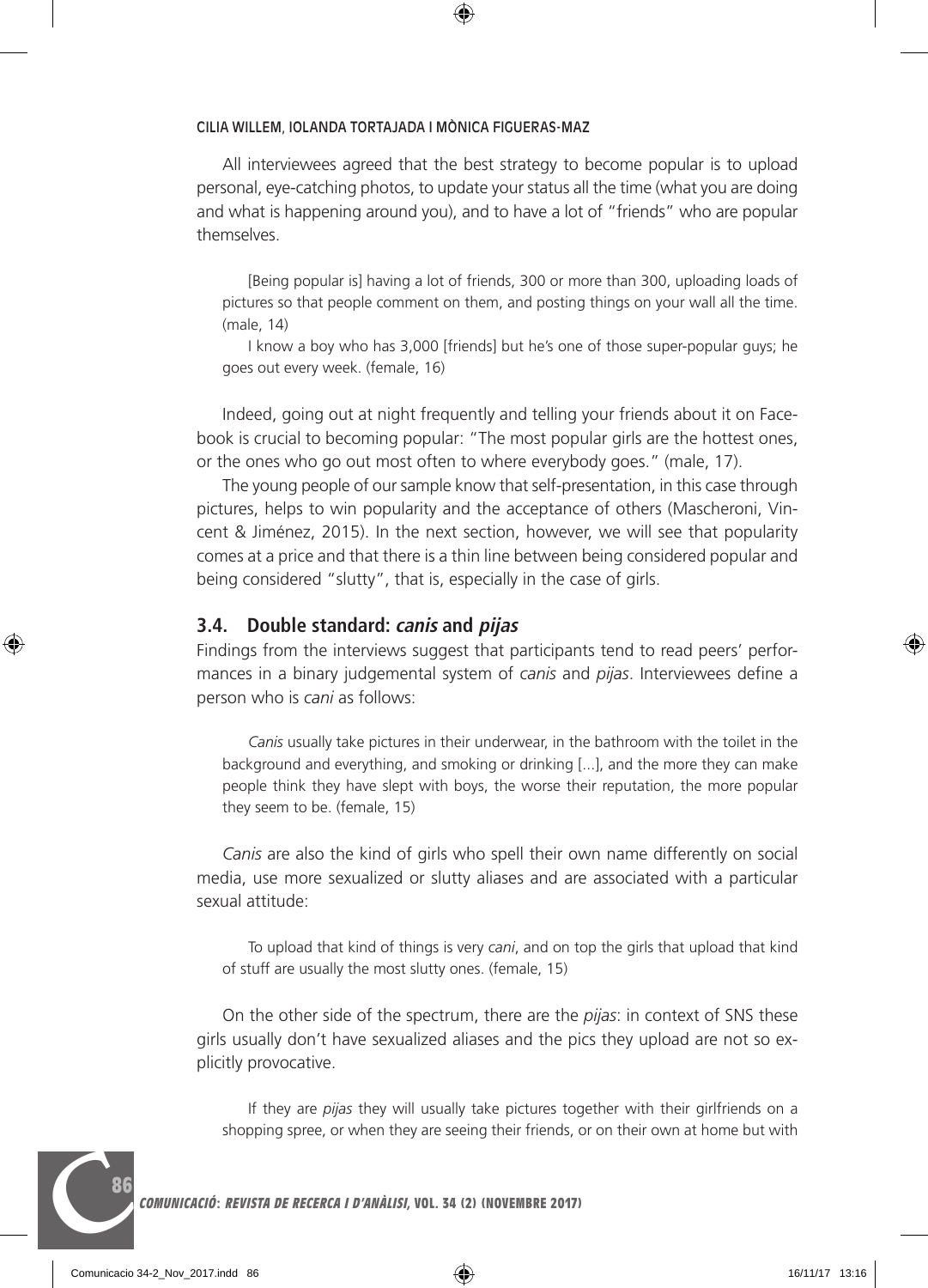#### TEENS JUST WANNA HAVE FUN?

a white background and with bright lights. They make more pictures with a particular style of clothes. (female, 15)

However, the teens in our study do not only judge others' displays, but also their own performances. For some girls, for example, being *pija* is considered to be an ideal as opposed to being *cani*. In any case, to define oneself in terms of one model or another is an identity option to be faithful to forever, both on and offline:

You choose between the *canis* and the *pijas*; I would define myself within the prototype of the *pija*. (female, 15)

From the interviews it became clear that participants use a double standard to classify each other: they are aware that everybody shows off their bodies, but boys who show their muscles get less criticism than girls who pose in sexy outfits.

When you see a girl with a lot of those pictures, you say to yourself: "she's just good for a fling, nothing serious". (male, 14)

On the one hand, provocative pictures are often meant "ironically", as many interviewees have confirmed, but they imply some consequences that are especially tough on women on the other hand: just like in offline interactions, our research has shown that this double standard punishes women with sexually loaded insults ("slut") that degrade them vis-à-vis men, who are only thought to be "show-offs" when they do the same.

One boy says: "How can you upload a picture like this, aren't you ashamed? Cover up a bit!" (male, 14).

Indeed, girls feel a greater pressure to engage in sexualized self-representations – either to please or to capture the boys' attention – but they end up suffering from insults whether they do it or not: when they sexualize themselves they are "sluts" and if they refuse they are "prude" (Lippman & Campbell, 2014). This "classed discourse of the slut" (Jackson & Vares, 2015) provokes a "double" double standard: on the one hand, the sexualization of boys and girls is perceived and judged differently; and on the other hand, only for girls, negative sexualized judgements are used. This female sexualization, then, is read in terms of lack of taste, little cultural capital and/or low class if it is suspected that the girl is *choni* (a category applied to all later judgements of the girl). In the same way, *choni* taste is read in sexual terms: this type of girls tend to show body parts and be promiscuous ("loose girl", "slut" or "whore" are some of the qualifiers they receive), which shows the deep interrelation between gender and class (Skeggs, 2005), in this case regarding gender displays (Goffman, 1979). What is considered as slutty and what is not seems to be a carefully and meticulously defined degree of particular features that are only obvious to the network peers. You can sexualize yourself to some meas-

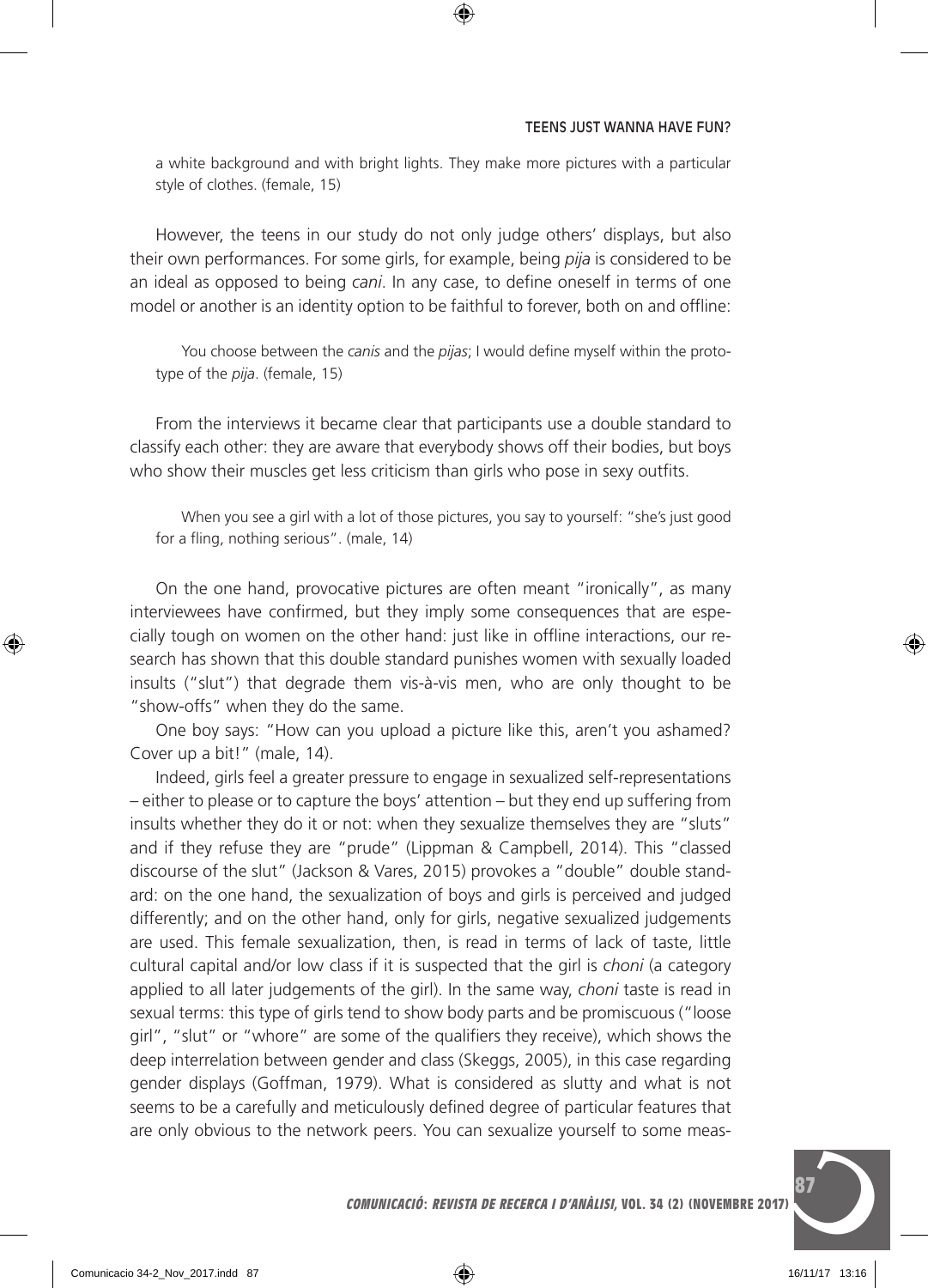ure, as long as you do not pass the line. In this sense, we can draw on Blommaert & Varis' concept of "enoughness": "Enoughness [...] involves judgement calls by others in which the particular 'dose' of features displayed and enacted by someone is ratified or rejected." (Blommaert & Varis, 2013: 149).

# 4. Discussion and conclusions

In line with what other researchers have pointed out, the teens in our sample constantly experiment and "perform" their relationships for their online networked publics (Boyd, 2008), and confirm that receiving feedback from their audience – known or imagined – is the main goal when posting content online (Stern, 2008). These studies also conclude that teens' desire to be popular on social media responds to a more general goal to be approved of by peers, meaning they must face the group pressure and the construction of what it means to be cool (Boyd, 2008), or what mainstream culture considers to be cool (Stern, 2008). Particular attention is paid to physical appearance, fashion and image, already from a very young age (Chittenden, 2010). In this constant process of presentation in SNS the main themes are being good-looking – or as good-looking as possible – and to project a "desired image" of oneself, in order to be desirable for relationships (Young, 2009; Sevick Bortree, 2005). We have tried to find out how exactly the Spanish participants in this study put the strategies to achieve these goals into practice.

As to management of desirability, our outcomes suggest that these young people use at least two intertwined and complementary strategies in order to attract peers: *sexualization* and *playfulness/humor*. According to our participants, just posting many pictures is not enough if you really want to get your peers' attention: the images should be shocking, funny, surprising or provocative in some way. Anything related to sex, dirty language and swear-words is used for provocation, although according to teens everybody knows "it's a joke". As a paradox, we have seen that (perceived) authenticity is another key concept in teens' identity work, as they play and experiment with both natural and contrived poses.

On playfulness, Goffman (1994) already pointed out to the concept of the actor stepping back to cause the envisaged impact on the audience. In our sample this strategy of using provocative humor is a way for participants to play with their identities and "practice" their feelings, even by overstating or sexualizing them, without risking lasting consequences to reputation and identity, as pointed out earlier by Pascoe regarding teens' emotion management (Pascoe, 2010). Indeed, by provoking others or laughing at them(selves), young people can manage vulnerability – "it was only a joke". Our participants are aware of this identity play and implicitly accept a degree of humor or exaggeration from others. They also know that identities and feelings expressed on SNS are often fake, culturally codified,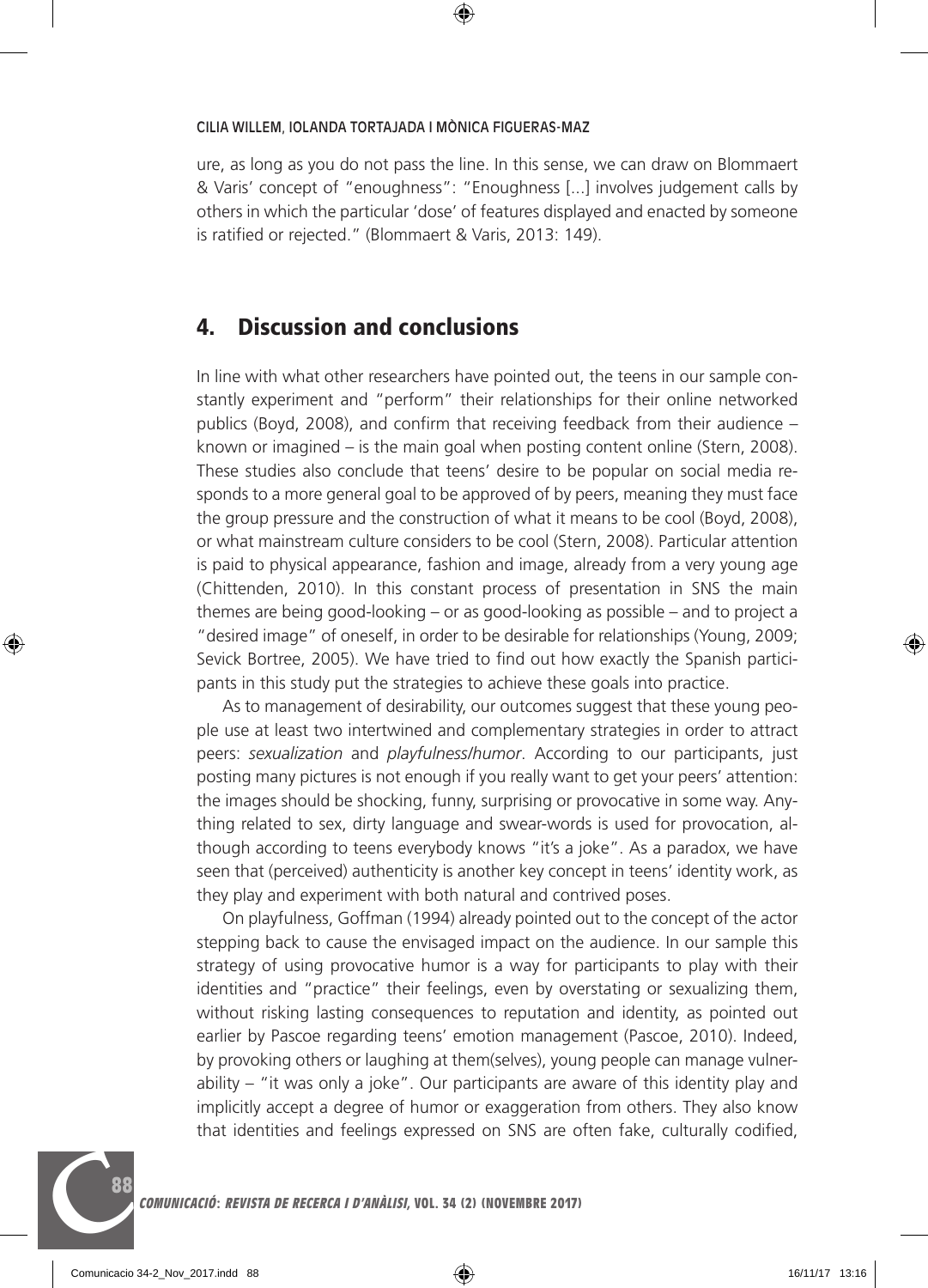idealized, or downright hypocritical. They seem to accept this collective tacit agreement about online codes and netiquette, and go by the rules of the game.

We have identified at least three different areas where sexualization and playfulness are used as complementary strategies to appeal to potential partners: *usernames, cleavage/torso*, and the *lesbian pose*. The *lesbian pose* (Willem *et al*., 2012) or the *lesbian lipstick pose* (Gill, 2009) refers to depictions of two girls showing themselves hugging or kissing each other on the lips as a strategy to appeal to heterosexual male fantasy, rather than as a truly homosexual stance. Indeed, the link between sexualization and playfulness becomes very clear in the figure of the *lesbian pose*: in our home interviews and discussion groups, girls confirmed the existence of this figure but explained it as a "joke" or a display of friendship and humor, although they did also recognize that it "turns on the boys". Playful sexualization is equally present in pictures of *cleavage* and *torso*, and the choice of *usernames,* as described above.

Our findings also suggest that adolescents use their own truth criteria to classify pictures: pictures of offline group events (or "teen rituals" as pointed out by Boyd, 2010) are perceived as natural or authentic, while selfies are sometimes considered as artificial. This awareness of a "touched up version of oneself" (Stern, 2008) does not mean young people automatically consider their own or others' public Selves to be "fake", but rather it reveals the participants' critical capacity in judging pictures. Although everybody wants – and constantly gets – positive feedback on their pictures, usernames and texts, participants also report the reception of criticism. Everything they do online is judged, and participants self-reportedly get together with their friends to gossip and talk behind a peer's back from time to time. In this respect, positive comments are often interpreted as mere "tokens" in order for the commenter to look good, not as an expression of approval.

As in other age ranges, young peoples' Facebook and Tuenti interactions have a strong gender bias: they are constructed and interpreted in terms of masculine and feminine expressions following mainstream media discourse. We can see this in participants' images, from the way they talk about their experiences, the usernames they choose, the way they sexualize their bodies and, finally, from the social judgements they receive from and apply to others. Additionally, teenagers sexualize their own images and promote the sexualization of others but, at the same time, they condemn some of these practices severely, especially if they concern a lower-class female (double double standard).

The confined spaces of online peer communities allow teens to play with imagery of intimacy and desirability without the interference of adults or the intrusion of authorities. One of our main conclusions is, then, that playfulness and irony as a self-reported leitmotiv in young people's online practices are crucial for outsiders to understand their social interactions. There is a delicate and complex balance for young people to manage: even if they perfectly master the codes of (sexualized) online representations and even if they invest playfully in the construction of their

Ces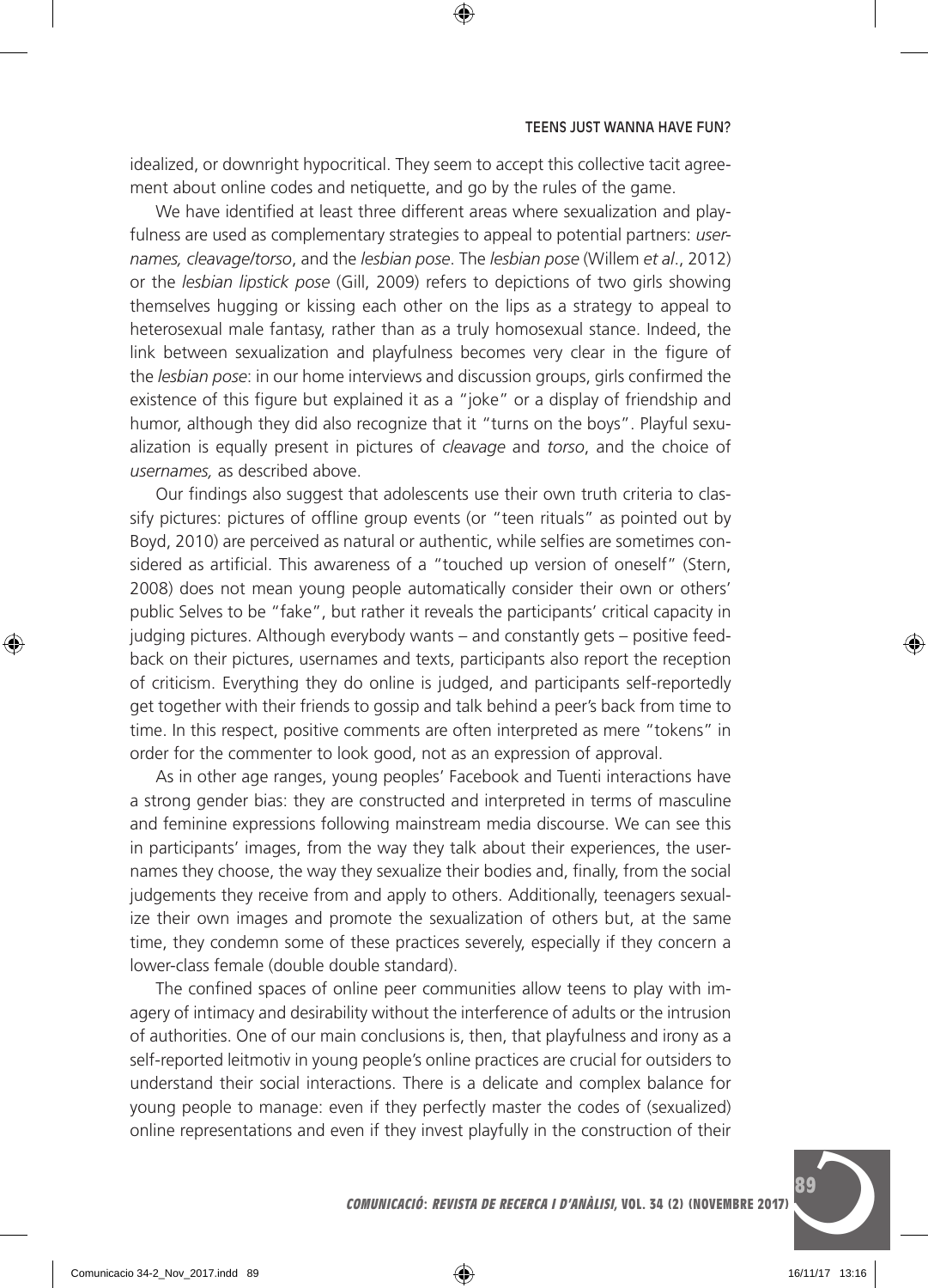identities and environments, they also have to put up with some of the negative responses to their actions on social media. But despite the double standard and the obvious risks young people are exposed to on social media, ignoring this "fun" factor by minimizing its meaning for them would be a mistake for researchers, educators and parents who want to gain insight into young people's daily lives.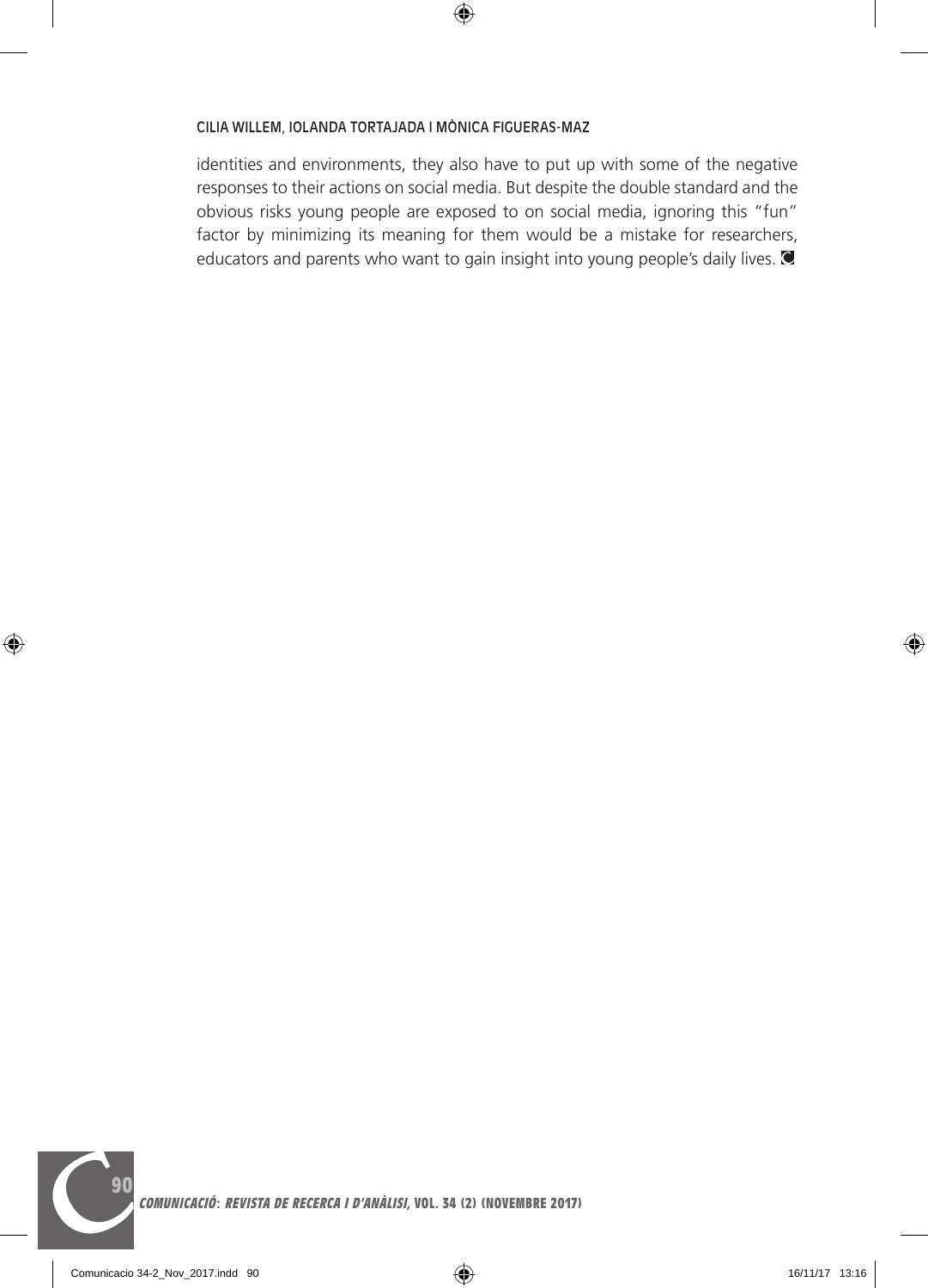### **Note**

[1 Correspondence address: Cilia Willem. Av. Catalunya, 35, office 3.22. E-43002 Tarragona, EU.

# References

Aranda, D.; Sánchez, J.; Tubella, I. (2014). World Internet Project: Informe de resultados. UOC. Retrieved from: openaccess.uoc.edu/webapps/o2/handle/10609/31701.

Bauman, Z. (2017). Retrotopía. Barcelona: Paidós.

Blommaert, J.; Varis, P. (2013). "Enough is enough: The heuristics of authenticity in superdiversity". In: Duarte, J.; Gogolin, I. (eds.). Linguistic superdiversity in urban areas: Research approaches. Amsterdam: John Benjamins, pp. 143-158.

Blumer, H. (1982). El interaccionismo simbólico: perspectiva y método. Barcelona: Editorial Hora.

- Boyp, D. (2008). "Why youth ♥ social network sites: The role of networked publics in teenage social life". In: Buckingham, D. (ed.). Youth, identity, and digital media. Cambridge (MA): The MIT Press, pp. 119-142.
- (2010). "Friendship". In: Mizuko, I. (ed.). Hanging out, messing around, and geeking out: Kids living and learning with new media. Cambridge (MA): The MIT Press, pp. 79-116.

Chittenden, T. (2010). "Digital dressing up: Modelling female teen identity in the discursive spaces of the fashion blogosphere". Journal of Youth Studies, 13 (4), pp. 505-520. DOI: 10.1080/13676260903520902.

- DARE-EDWARDS, H. L. (2014). "'Shipping bullshit': Twitter rumours, fan/celebrity interaction and questions of authenticity". Celebrity Studies, 5 (4), pp. 521-524. DOI: 10.1080/19392397.2014.981370.
- García, M. C.; Alonso, J.; Hoyo, M. del (2013). "La participación de los jóvenes en las redes sociales: finalidad, oportunidades y gratificaciones". Anàlisi: Quaderns de Comunicació i Cultura, 48, pp. 95-110.
- Genz, S. (2015). "My job is me". Feminist Media Studies, 15 (4), pp. 545-561. DOI: 10.1080/14680777.2014.952758.
- Gippens, A. (1994). Modernidad e identidad del vo: El yo y la sociedad en la época contemporánea. Península: Barcelona.
- Gill, R. (2009). "Beyond the 'sexualization of culture' thesis: An intersectional analysis of 'sixpacks', 'midriffs' and 'hot lesbians' in advertising". Sexualities, 12 (2), pp. 137-160. DOI: 10.1177/1363460708100916.
- Goffman, E. (1979). Gender advertisements. New York: Harper and Row.
- (1994). La presentación de la persona en la vida cotidiana. Buenos Aires: Amorrortu.
- Hinduja, S.; Patchin, J. W. (2008). "Personal information of adolescents on the Internet: A quantitative content analysis of MySpace". Journal of Adolescence, 31 (1), pp. 125-146.
- Jackson, S.; Vares, T. (2015). "Too many bad role models for us girls: Girls, female pop celebrities and 'sexualization'". Sexualities, 18 (4), pp. 480-498.
- LENHART, A.; MADDEN, M. (2007). Teens, privacy & social online networks: How teens manage their online identities and personal information in the age of MySpace. Pew Internet & American Life Project. Retrieved from: http://goo. gl/YpHYBr.
- Lippman, J. R.; Campbell, S. W. (2014). "Damned if you do, damned if you don't... If you're a girl: Relational and normative contexts of adolescent sexting in the United States". Journal of Children and Media, 8 (4), pp. 371-386. DOI: 10.1080/17482798.2014.923009.
- Livingstone, S. (2008). "Taking risky opportunities in youthful content creation: Teenagers use of social networking sites for intimacy, privacy and self-expression". New Media & Society, 10 (3), pp. 393-411. DOI: 10.1177/ 1461444808089415.
- Livingstone, S.; Brake, D. R. (2010). "On the rapid rise of social networking sites: New findings and policy implications". Children & Society, 24 (1), pp. 75-83. DOI: 10.1111/j.1099-0860.2009.00243.x.
- Manago, A. M.; Graham, M. B.; Greenfield, P. M.; Salimkhan, G. (2008). "Self-presentation and gender on MySpace". Journal of Applied Developmental Psychology, 6 (29), pp. 446-58. DOI: 10.1016/j.appdev.2008.07.001.